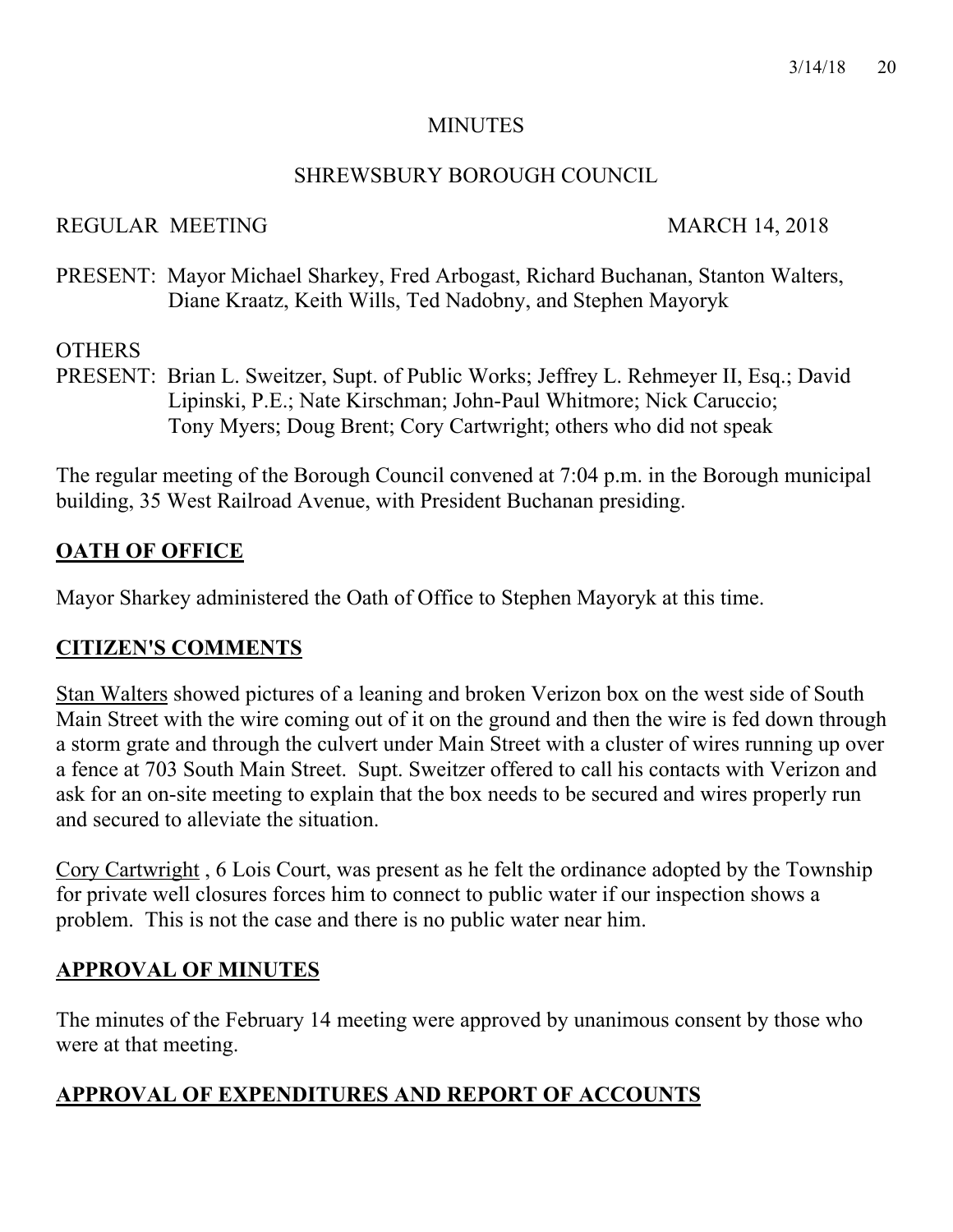F. Arbogast moved to approve the bill list for February: general account numbers 1958 thru 1999; water account: check numbers 1358 thru 1372; sewer account: check numbers 1220 thru 1227; highway aid: check number 932.

K. Wills and D. Kraatz seconded. The motion carried with all voting in favor.

# **APPROVAL OF PAYROLL REGISTER**

- F. Arbogast moved to approve the February 12 and 26 payroll registers.
- S. Walters seconded. The motion carried with all voting in favor.

# **SUBDIVISION AND LAND DEVELOPMENT BUSINESS**

There was a March 13 staff review meeting to discuss the sketch plan for 95 and 99 East Forrest Avenue property development. They will proceed to the Planning Commission for the March 26 meeting. A 17 foot retaining wall was proposed for the rear of the property as well as a full access on Mount Airy Road. Eng. Lipinski said he will argue that the Borough does not want a full access on Mount Airy Road at the scoping meeting.

## **Codes Enforcement**

There were three permits issued in February.

## 13 Tree Hollow Drive

K. Wills asked questions about a kennel operation at this location and stated Codes Enforcement sent a letter but they have no authority to inspect to see how many animals there are at the residence. There were questions about State law, service dogs, they have four animals of their own already and are advertising on a website. Sol. Rehmeyer offered to check with Codes Enforcement, consider the legalities of the situation further, and report next month.

## **Southern Regional Police Department** – Mayor Sharkey and R. Buchanan

No action was taken at the Police Commission meeting in response to the recent New Freedom Borough letter asking for a merger with another department, growing the department by adding other municipalities within a given time, and forcing the settlement of police union contract by May 14, 2018(which is illegal). The hourly rate charged to non-members is \$88.00/hour. The South Eastern School District is interested in purchasing services again(it left two years ago when it was warned there would be a significant rate increase) and to have a full-time resource officer at the school. Southern School District is also interested in a full-time resource officer. At the New Freedom Borough Council meeting Monday evening, New Freedom gave two different reasons from those reasons given in January why they want to leave the Commission and is now interested in becoming a customer and purchasing service hours. Notice has also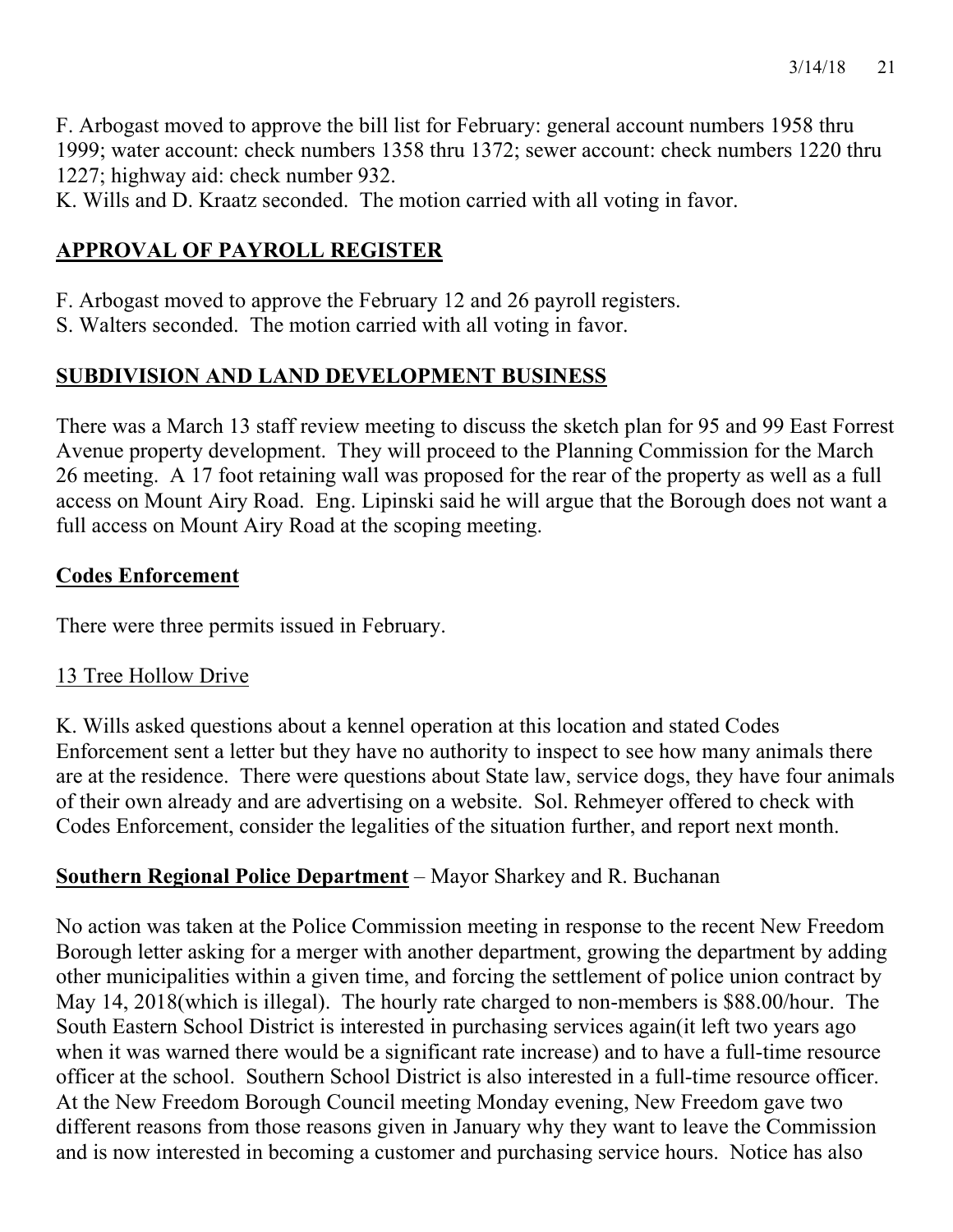3/14/18 22

been given the police department must vacate the building before the end of the year. They have a month-to-month lease.

#### **Water & Sewer** – T. Nadobny/Supt. Sweitzer

#### Wellhead Ordinance

Shrewsbury Township approved the well inspection ordinance at the March 7 meeting.

### Proportionate Share Report/System Collection Costs Budget

What we were told to budget in October was \$757,000.00 and the actual 2018 payment total is \$887,698.00 or \$130,000.00 more. Since this isn't the first time New Freedom Borough did this, it was discussed to pay the first quarterly payment under the budget figure as given.

F. Arbogast moved to pay New Freedom Borough for the first quarter amount due by 4/1/18 to be the Borough's share of one-fourth of the budgeted amount of \$757,000.00. T. Nadobny seconded. The motion carried with all in favor except S. Walters, who was opposed.

#### Sewer Flow Meter

The Deer Creek North meter was removed on March 7. Both meters have been removed and all data has been recorded.

#### Meadow Well Permit Renewal

A meeting was held with the Susquehanna River Basin Commission on February 23 and a tour of the drainage basin was done. We will 72-hour pump test the well to retain the existing 100,000 gallons per day allowance without significant drawdown. There could also be a bog turtle issue. The permit process cost estimation is less than \$20,000.00.

## **Public Roads & Lighting** – M. Sharkey

## Road Paving

The amount of \$341,860 was budgeted for road paving for Hill Street, Onion Boulevard, South Sunset Drive, North Highland Drive, Greenmount Avenue, and base repairs on East Tolna Road and West Forrest Avenue. Since there is a late process on the bidding process, perhaps North Highland Drive and South Sunset Drive could be eliminated since the water line contractor is still responsible for a finished patch on these two streets. The cost savings to remove these two streets would be approximately \$217,000.00.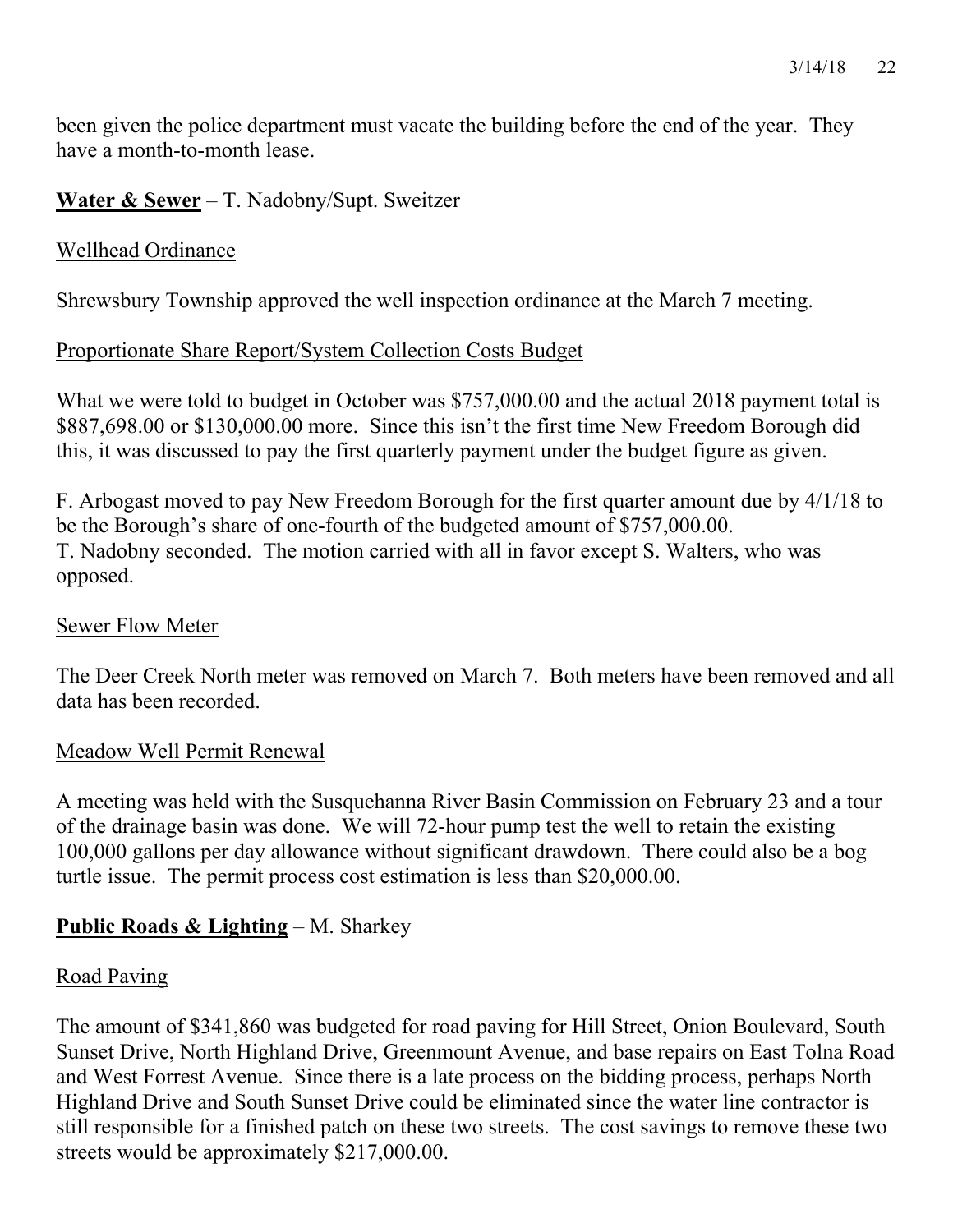S. Walters moved that Eng. Lipinski proceed to prepare a bid package listing all the streets and a decision would be made next month whether to break it into two smaller jobs or have one large job.

K. Wills and S. Mayoryk seconded. The motion carried with all voting in favor. It was noted that we want to start this earlier next year.

#### North Main Street PennDOT Paving Project

The trees were removed on North Main Street from Walnut to Linden Avenues and Met Ed is to relocate the poles the week of March 12. The PennDOT permit to relocate the curb is in process.

T. Nadobny moved to approve the expenditure up to \$10,000.00 for a concrete contractor for the curbing work.

F. Arbogast seconded. The motion carried with all voting in favor.

#### Street Sweeper

Ross Industries will sweep the streets starting on April 2.

#### **Public Lands, Buildings and Finance** – F. Arbogast

#### Payment of Fine Monies to Municipalities

F. Arbogast moved that the fine monies erroneously received by the Borough be paid back to the municipalities that should have received the funds from the Clerk of Courts in the first place.

D. Kraatz seconded. The motion carried with all voting in favor. A Receipt prepared by Sol. Rehmeyer will be sent along with the check.

#### APPI Energy Savings Contract

The Borough was contacted by APPI to submit a copy of the electric bills to them so they can shop for prices.

F. Arbogast moved that the Secretary be authorized to complete the application and send a copy of the bills to APPI.

T. Nadobny seconded. The motion carried with all voting in favor.

## **ENGINEER'S REPORT**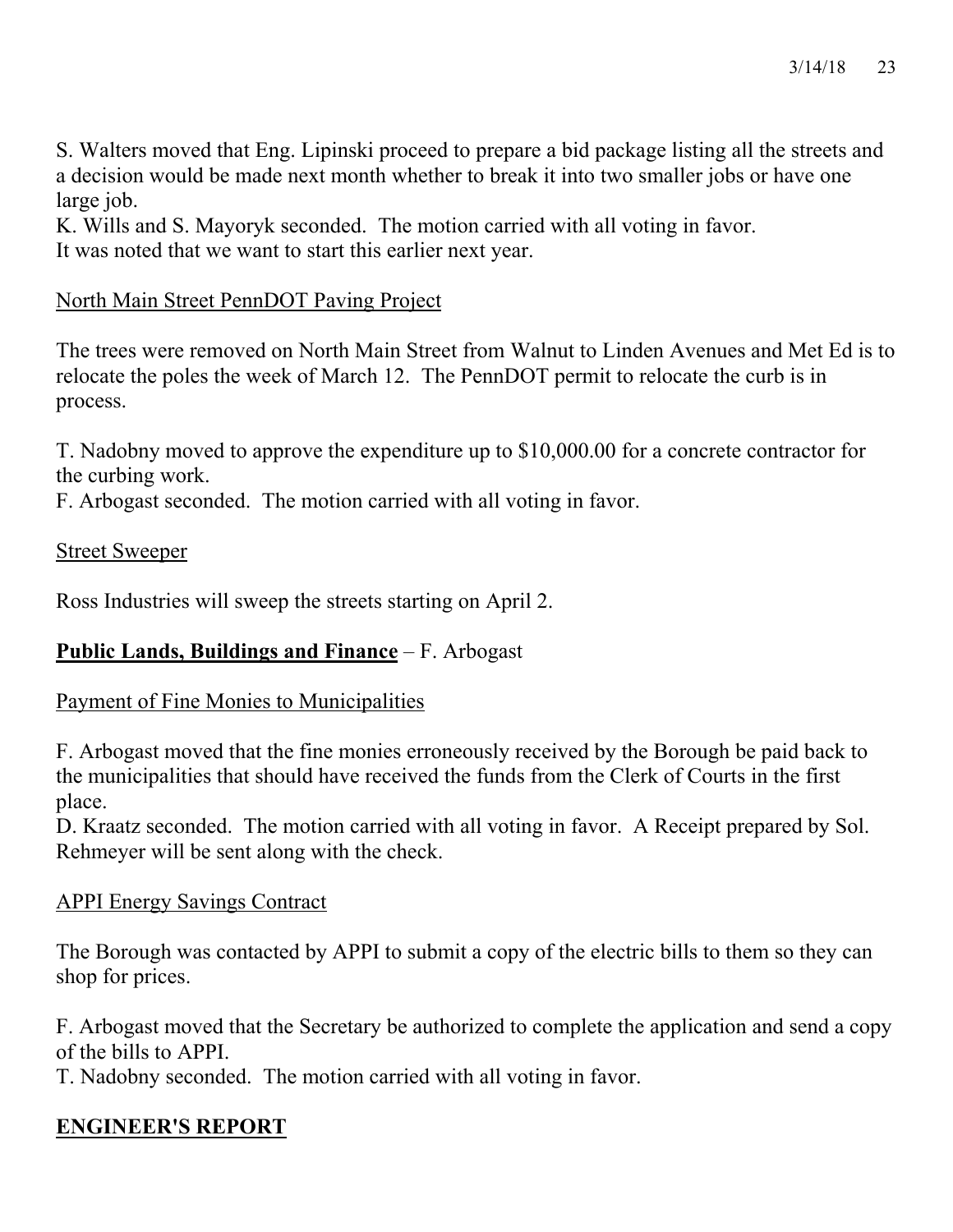## 2018 DCED Grant

The grant application was submitted. It is unknown when the grants will be awarded.

## Apple Tree Court Stormwater Basin Discharge

We are still waiting on suitable conditions to do the work.

### PennDOT Exit 4 Stormwater Management

The engineer submitted plans for the March 28 wellhead protection meeting to discuss the project.

#### Deer Creek Pump Station Wet Well Expansion

Eng. Lipinski's office is working on the contract documents for bidding and construction this year.

#### Waste Water Treatment Plant Upgrades

The anticipated cost over six years is around \$5 million dollars. The Borough/Authority are responsible for 62% of the cost.

## **SOLICITOR'S REPORT**

Resolution #2018-5 Again Recognizing the Shrewsbury Volunteer Fire Company as the Official Provider of Fire Protection Services and Re-Authorizing Certain Activities of the Volunteer Fire Company

Another resolution was prepared to include additional requests for services by other municipalities of the Shrewsbury Volunteer Fire Police. The resolution does allow for events that require short notice.

- S. Walters moved to adopt Resolution #2018-5.
- T. Nadobny seconded. The motion carried with all voting in favor.

#### Eitzert Farms Recreation Fees

The attorney for the developer felt the recreation fees were not collected timely and it was felt they should not have to pay them. This was refuted and the developer has since agreed to pay. Fees for Phase I were paid on March 13, 2018. An agreement documenting payment of the recreation fees in phases was presented.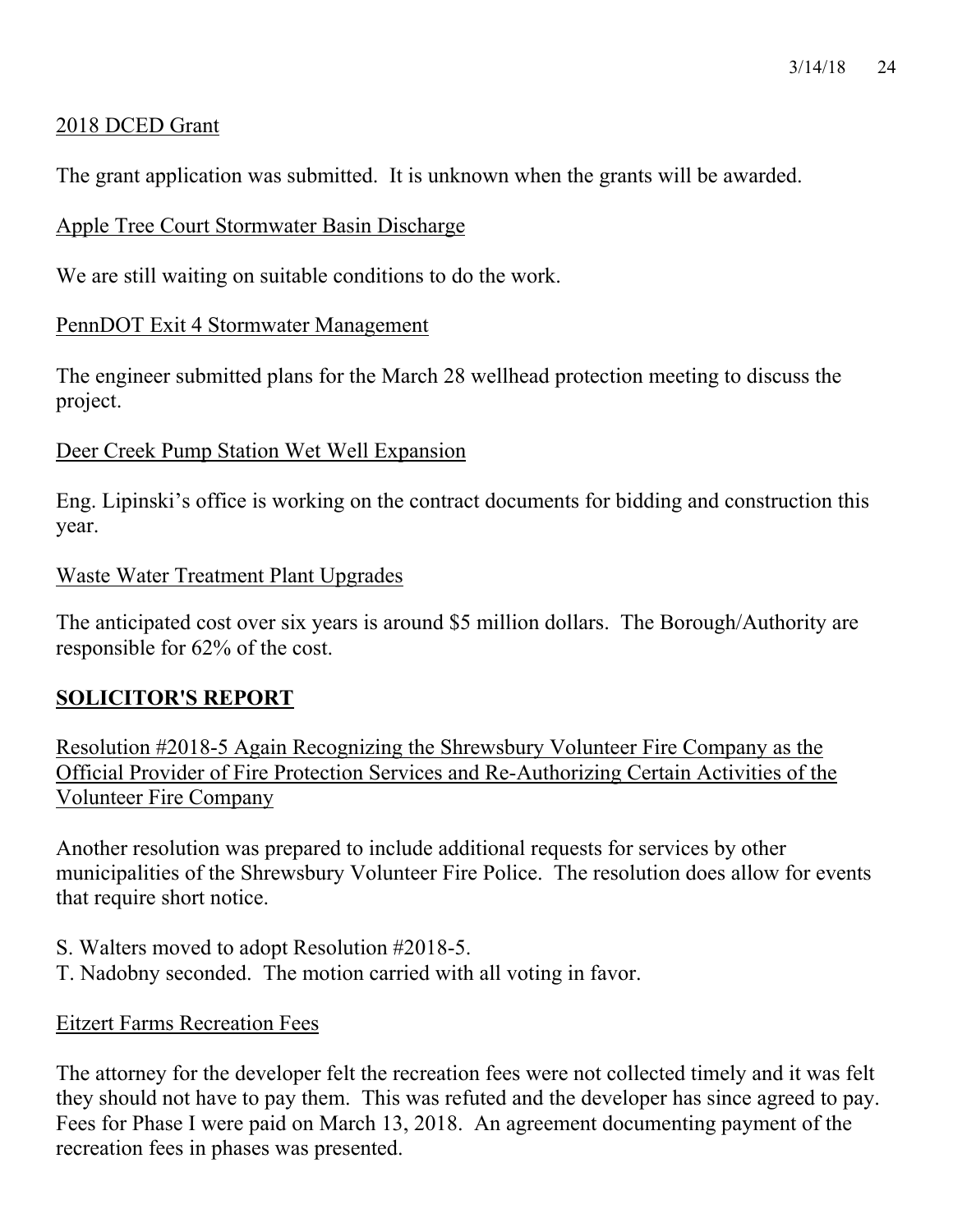- S. Walters moved to approve the Recreation Fee Payment Plan Agreement.
- K. Wills seconded. The motion carried with all voting in favor.

# **Public Safety, Welfare and Personnel** – F. Arbogast

# Resolution #2018-4 Appointing Fred Arbogast as Pension Chief Administrative Officer

- F. Arbogast moved to adopt Resolution #2018-4.
- T. Nadobny seconded. The motion carried with all voting in favor.

# **Secretary's Report** – C. Bosley

The pension plan is being audited for the years 2014 thru 2017. The exit conference is set for Wednesday, March 28 at 10:00 a.m.

# **York Adams Tax Bureau** – M. Sharkey

There is an open house coming up in the spring.

# **Subdivision, Land Development and Zoning** – D. Kraatz

# **Planning Commission** – D. Kraatz

S. Walters stated he attended the LGAC meeting on Monday. He plans on acclimating K. Wills and D. Kraatz so they can attend the meetings.

# **UNFINISHED BUSINESS**

# **NEW BUSINESS**

# Issue Control Sheet

K. Wills stated he would like to put an article in the next newsletter about the sidewalks asking for residents' opinions.

# **COMMUNICATIONS**

# **EXECUTIVE SESSION**

An executive session was called at 9:47 p.m. to discuss two legal matters – threatened litigation and real estate.